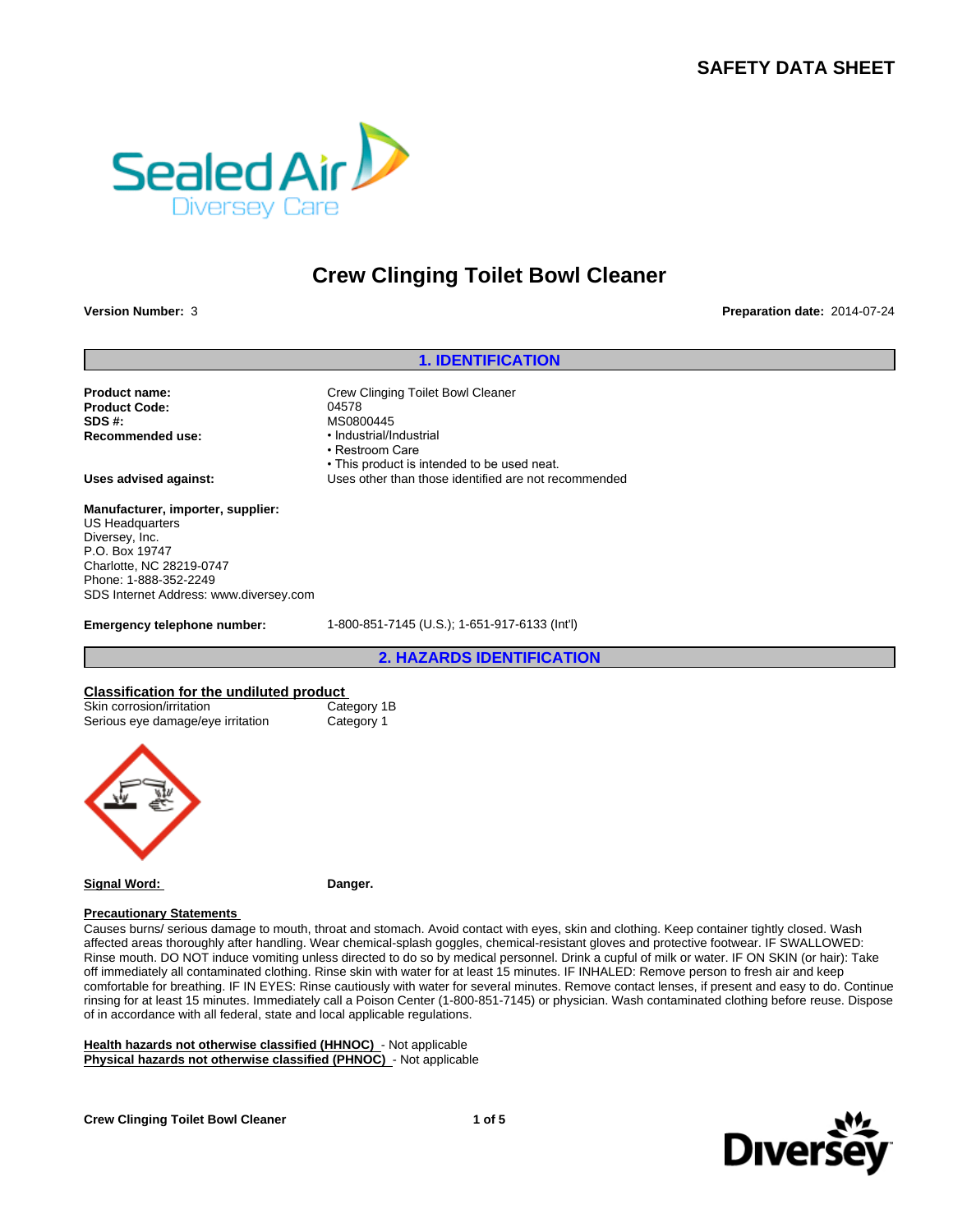This product is intended to be used neat.

#### **Precautionary Statements**

None required.

# **3. COMPOSITION/INFORMATION ON INGREDIENTS**

### **Classified Ingredients**

| Ingredient(s)                                                                   | CAS#       | Weight %        |
|---------------------------------------------------------------------------------|------------|-----------------|
| Hydrochloric acid                                                               | 7647-01-0  | $5 - 10%$       |
| Ethoxylated oleyl amine                                                         | 13127-82-7 | $1\% - 3\%$     |
| Alcohol ethoxylates                                                             | 68131-39-5 | $1\% - 3\%$     |
| n-Alkyl (60% C14, 30% C16, 5% C12, 5% C18)<br>dimethyl benzyl ammonium chloride | 68391-01-5 | $> 0.1\% - 1\%$ |
| n-Alkyl (68% C12, 32% C14) dimethyl ethylbenzyl<br>ammonium chloride            | 68956-79-6 | $> 0.1\% - 1\%$ |

\*Exact percentages are being withheld as trade secret information

# **4. FIRST AID MEASURES**

### **Undiluted Product:**

**Eyes:** IF IN EYES: Rinse cautiously with water for several minutes. Remove contact lenses, if present and easy to do. Continue rinsing for at least 15 minutes.

Skin: IF ON SKIN (or hair): Take off immediately all contaminated clothing. Rinse skin with water for at least 15 minutes.

**Inhalation:** IF INHALED: Remove person to fresh air and keep comfortable for breathing.

**Ingestion:** IF SWALLOWED: Rinse mouth. DO NOT induce vomiting unless directed to do so by medical personnel. Drink a cupful of milk or water.

**Notes to physician:** Probable mucosal damage may contraindicate the use of gastric lavage.

#### **Most Important Symptoms/Effects:** No information available.

**Immediate medical attention and special treatment needed** Not applicable.

**Aggravated Medical Conditions:** Individuals with chronic respiratory disorders such as asthma, chronic bronchitis, emphysema, etc., may be more susceptible to irritating effects.

#### **Diluted Product:**

This product is intended to be used neat.

**Eyes:** See undiluted product information above. **Skin:** See undiluted product information above. **Inhalation:** See undiluted product information above. **Ingestion:** See undiluted product information above.

# **5. FIRE-FIGHTING MEASURES**

**Specific methods:** No special methods required<br> **Suitable extinguishing media:** The product is not flammable

The product is not flammable. Extinguish fire using agent suitable for surrounding fire. **Specific hazards:** Corrosive material (See sections 8 and 10).

**Special protective equipment for firefighters:** As in any fire, wear self-contained breathing apparatus pressure-demand, MSHA/NIOSH (approved or equivalent) and full protective gear.

**Extinguishing media which must not be used for safety reasons:** No information available.

# **6. ACCIDENTAL RELEASE MEASURES**

**Personal precautions:** Put on appropriate personal protective equipment (see Section 8.). **Environmental precautions and clean-up methods:** Clean-up methods - large spillage. Absorb spill with inert material (e.g. dry sand or earth), then place in a chemical waste container. Use a water rinse for final clean-up.

# **7. HANDLING AND STORAGE**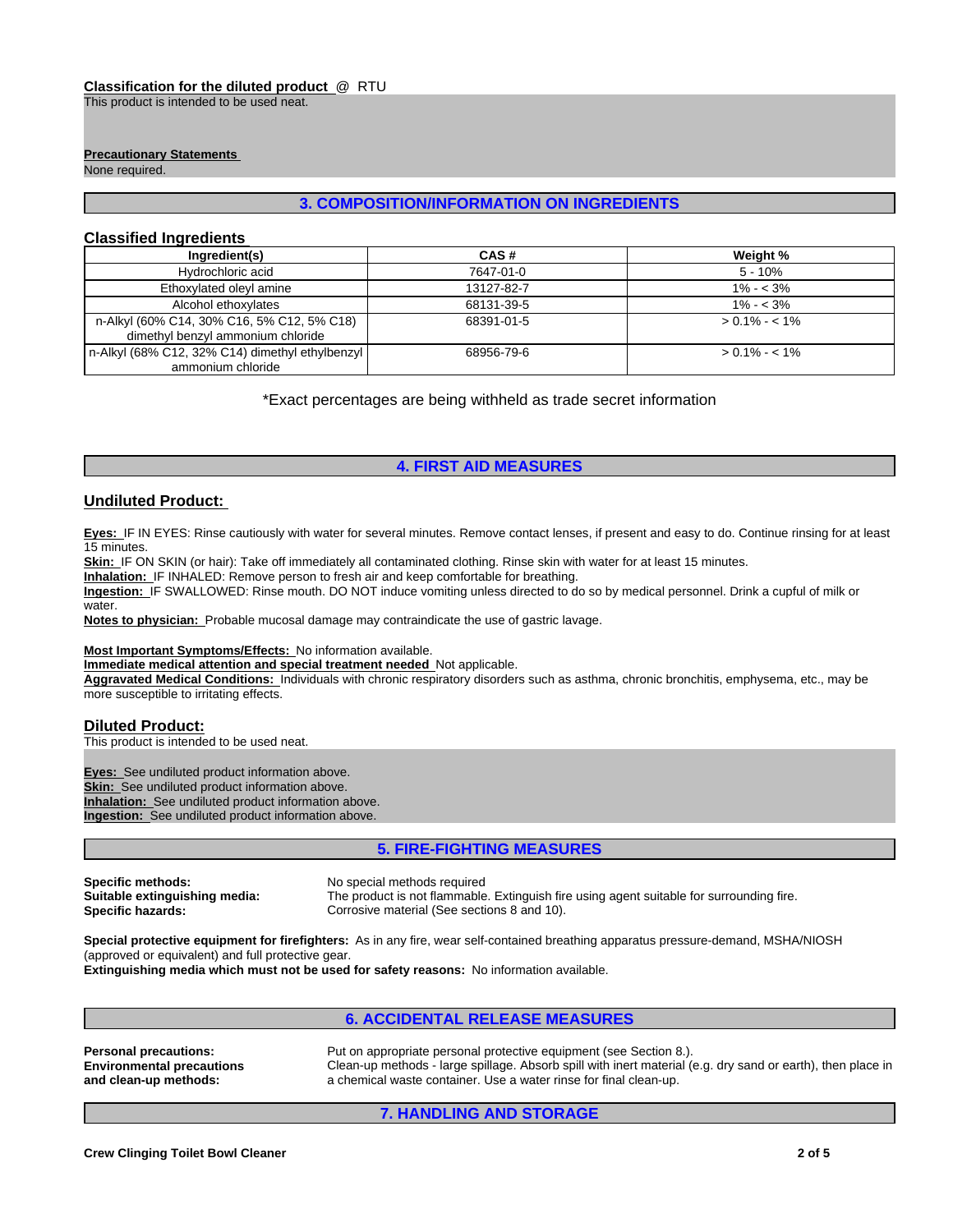**Handling:** Avoid contact with skin, eyes and clothing. Do not taste or swallow. Avoid breathing vapors or mists. Use only with adequate ventilation. Remove and wash contaminated clothing and footwear before re-use. Wash thoroughly after handling. DO NOT MIX WITH CHLORINE BLEACH, ACIDS, OR ANY OTHER PRODUCT OR CHEMICAL. Product residue may remain on/in empty containers. All precautions for handling the product must be used in handling the empty container and residue. FOR COMMERCIAL AND INDUSTRIAL USE ONLY. **Storage:** Protect from freezing. Keep tightly closed in a dry, cool and well-ventilated place. KEEP OUT OF REACH OF CHILDREN. **Aerosol Level (if applicable) :** Not applicable

# **8. EXPOSURE CONTROLS / PERSONAL PROTECTION**

#### **Exposure Guidelines:** .

#### **Undiluted Product:**

**Engineering measures to reduce exposure:**

Good general ventilation should be sufficient to control airborne levels Respiratory protection is not required if good ventilation is maintained.

| <b>Personal Protective Equipment</b>      |                                                                                                                                                                                                                                                          |  |
|-------------------------------------------|----------------------------------------------------------------------------------------------------------------------------------------------------------------------------------------------------------------------------------------------------------|--|
| Eye protection:                           | Chemical-splash goggles.                                                                                                                                                                                                                                 |  |
| Hand protection:                          | Chemical-resistant gloves.                                                                                                                                                                                                                               |  |
| Skin and body protection:                 | Protective footwear. If major exposure is possible, wear suitable protective clothing and footwear.                                                                                                                                                      |  |
| <b>Respiratory protection:</b>            | In case of insufficient ventilation wear suitable respiratory equipment. A respiratory protection program<br>that meets OSHA's 29 CFR 1910.134 and ANSI Z88.2 requirements must be followed whenever<br>workplace conditions warrant a respirator's use. |  |
| Hygiene measures:                         | Handle in accordance with good industrial hygiene and safety practice.                                                                                                                                                                                   |  |
| <b>Diluted Product:</b>                   |                                                                                                                                                                                                                                                          |  |
| This product is intended to be used neat. |                                                                                                                                                                                                                                                          |  |
| <b>Personal Protective Equipment</b>      |                                                                                                                                                                                                                                                          |  |
| Eye protection:                           | No personal protective equipment required under normal use conditions.                                                                                                                                                                                   |  |
|                                           |                                                                                                                                                                                                                                                          |  |
| Hand protection:                          | No personal protective equipment required under normal use conditions.                                                                                                                                                                                   |  |
| Skin and body protection:                 | No personal protective equipment required under normal use conditions.                                                                                                                                                                                   |  |

**9. PHYSICAL AND CHEMICAL PROPERTIES:**

**Respiratory protection:** No personal protective equipment required under normal use conditions. **Hygiene measures:** Handle in accordance with good industrial hygiene and safety practice.

| <b>Physical State: Liquid</b>                                            | <b>Color:</b> Clear. Green                                               |
|--------------------------------------------------------------------------|--------------------------------------------------------------------------|
| <b>Evaporation Rate:</b> No information available                        | <b>Odor: Floral</b>                                                      |
| <b>Odor threshold:</b> No information available.                         | <b>Boiling point/range: Not determined</b>                               |
| <b>Melting point/range: Not determined</b>                               | Decomposition temperature: Not determined                                |
| Autoignition temperature: No information available                       | <b>Solubility: Completely Soluble</b>                                    |
| Solubility in other solvents: No information available                   | Relative Density (relative to water): 1.05                               |
| Density: 8.76 lbs/gal 1.05 Kg/L                                          | Vapor density: No information available                                  |
| <b>Bulk density:</b> No information available                            | Vapor pressure: No information available.                                |
| <b>Flash point:</b> $> 200 \, \text{°F} > 93.3 \, \text{°C}$             | <b>Partition coefficient (n-octanol/water):</b> No information available |
| <b>Dilution Flash Point: 200 °F 93.3 °C</b>                              | Viscosity: No information available                                      |
| <b>Elemental Phosphorus:</b> 0.00 % by wt.                               | <b>VOC:</b> 0 % $*$                                                      |
| pH: 1.0                                                                  | VOC % by wt. at use dilution $0\%$ *                                     |
| Dilution pH: 1.0 @ RTU                                                   | <b>Flammability (Solid or Gas): Not applicable</b>                       |
| <b>Metal Corrosion: Not determined</b>                                   |                                                                          |
| <b>Explosion limits: - upper:</b> Not determined - lower: Not determined |                                                                          |

\* - Title 17, California Code of Regulations, Division 3, Chapter 1, Subchapter 8.5, Article 2, Consumer Products, Sections 94508

### **10. STABILITY AND REACTIVITY**

**Reactivity:** Not Applicable Stability: Not Applicable Stability: **Hazardous decomposition products:**<br>Materials to avoid:

The product is stable<br>None reasonably foreseeable. Strong bases. Oxidizing agents. **Conditions to avoid:** Do not mix with any other product or chemical.

**11. TOXICOLOGICAL INFORMATION**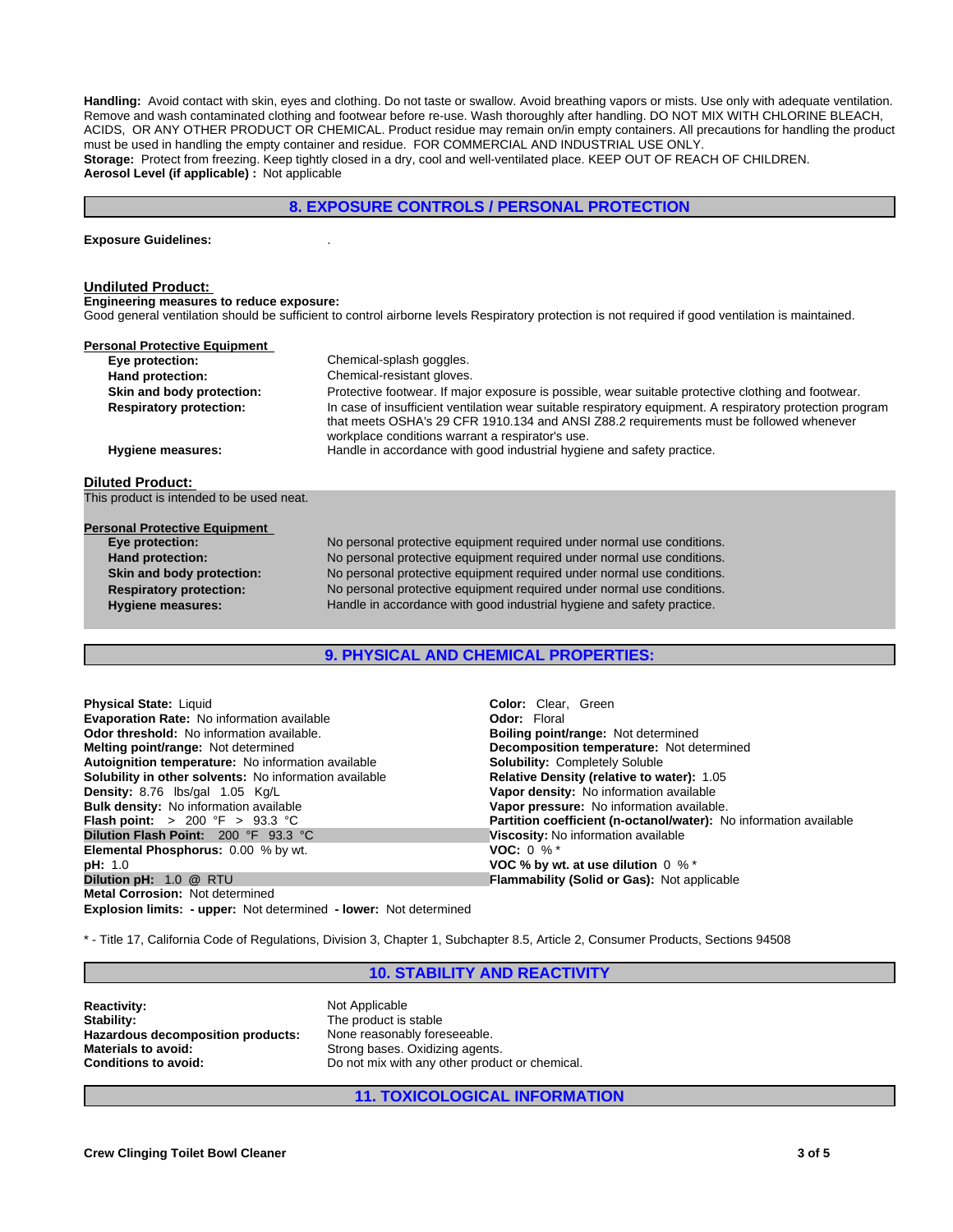### **Information on likely routes of exposure:**

Eye contact, Skin contact, Inhalation, Ingestion

#### **Delayed, immediate, or chronic effects and symptoms from short and long-term exposure**

**Skin contact:** Corrosive. Causes severe burns. Symptoms may include burns, blisters, redness and pain (which may be delayed). **Eye contact:** Corrosive. Causes serious eye damage. Symptoms may include pain, burning sensation, redness, watering, blurred vision or loss of vision.

**Ingestion:** Causes burns/ serious damage to mouth, throat and stomach. Symptoms may include stomach pain and nausea. **Inhalation:** May cause irritation and corrosive effects to nose, throat and respiratory tract. Symptoms may include coughing and difficulty breathing.

**Sensitization:** No known effects.

**Target Organs (SE):** None known

**Target Organs (RE):** None known

| Inc<br>`dien.                      | - -                                   | <b>A REPORT</b><br>ND<br>. | $I\triangle R$ | . שפו<br>. |
|------------------------------------|---------------------------------------|----------------------------|----------------|------------|
| HVU.<br>acid<br>aloric .<br>$   -$ | 7647<br>$\sim$<br>$\mathbf{r}$<br>٠., |                            |                |            |

#### **Numerical measures of toxicity**

# **12. ECOLOGICAL INFORMATION**

**Ecotoxicity:** No information available.

**Persistence and Degradability:** No information available.

**Bioaccumulation:** No information available.

# **13. DISPOSAL CONSIDERATIONS**

Waste from residues / unused products: This product, as sold, if discarded or disposed, is a hazardous waste according to Federal regulations (40 CFR 261.4 (b)(4)). Dispose in compliance with all Federal, state, provincial, and local laws and regulations. **Contaminated Packaging:** Do not re-use empty containers.

**RCRA Hazard Class (undiluted product):** D002 Corrosive Waste

**14. TRANSPORT INFORMATION**

**DOT/TDG/IMDG:** Proper shipping descriptions can vary by pack size. Please refer to the Diversey HazMat Library, **only available through Internet Explorer**, http://naextranet.diversey.com/dot/, for up to date shipping information.

**DOT (Ground) Bill of Lading Description:** LTD. QTY.

**IMDG (Ocean) Bill of Lading Description:** UN3264, CORROSIVE LIQUID, ACIDIC, INORGANIC, N.O.S., (hydrochloric acid, quaternary ammonium compounds), 8, II, LTD. QTY.

# **15. REGULATORY INFORMATION**

#### **International Inventories at CAS# Level**

All components of this product are listed on the following inventories: U.S.A. (TSCA).

#### **U.S. Regulations**

#### **EPA Reg. No. :** 70627-5

This chemical is a pesticide product registered by the United States Environmental Protection Agency and is subject to certain labeling requirements under federal pesticide law. These requirements differ from the classification criteria and hazard information required for safety data sheets (SDS), and for workplace labels of non-pesticide chemicals. The hazard information required on the pesticide label is reproduced below. The pesticide label also includes other important information, including directions for use.

DANGER: CORROSIVE. Causes irreversible eye damage or skin burns. Do not get in eyes, on skin or on clothing. Harmful if swallowed, absorbed through skin or inhaled. Avoid breathing vapors. Wear chemical splash-proof goggles, protective clothing and chemical resistant gloves. Wash thoroughly with soap and water after handling.Remove and wash clothing before reuse. CHEMICAL HAZARDS: NEVER USE WITH CHLORINE